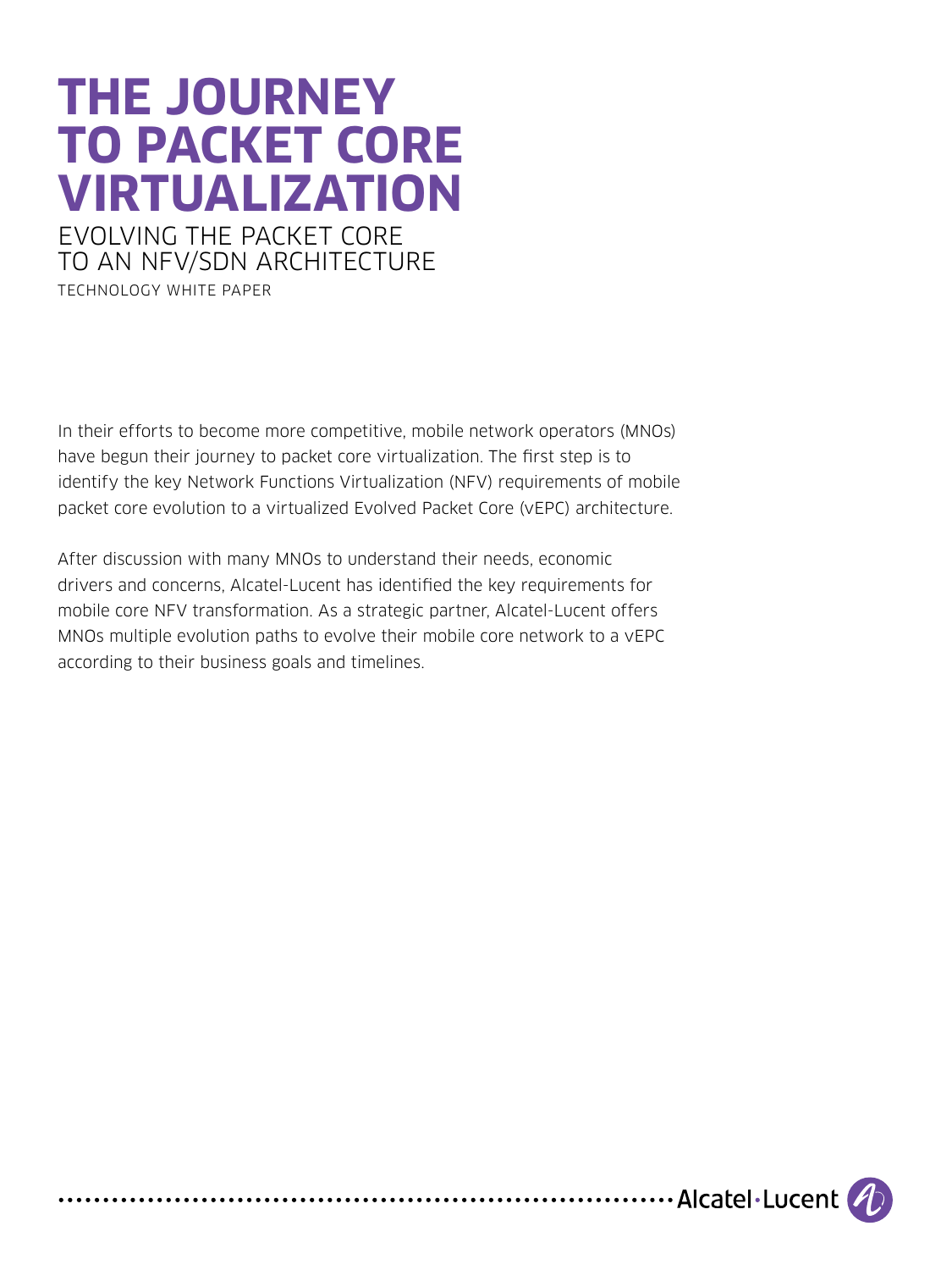# **Table of contents**

[Market trends / 1](#page-2-0)

Why NFV for the mobile core - and why now?  $/1$ 

[Benefits of moving the mobile core to NFV / 2](#page-3-0)

[Requirements in moving the mobile core to NFV / 2](#page-3-0)

[Alcatel-Lucent virtualized evolved packet core / 3](#page-4-0) [Virtualized network functions / 3](#page-4-0) [vEPC architecture and design approach / 4](#page-5-0) [EMS requirements for the vEPC / 5](#page-6-0) [Benefits of the Alcatel-Lucent vEPC / 6](#page-7-0)

[Puttng it all together: NFV, SDN and the vEPC / 6](#page-7-0)

[Conclusion / 8](#page-9-0)

[Acronyms / 9](#page-10-0)

[References / 10](#page-11-0)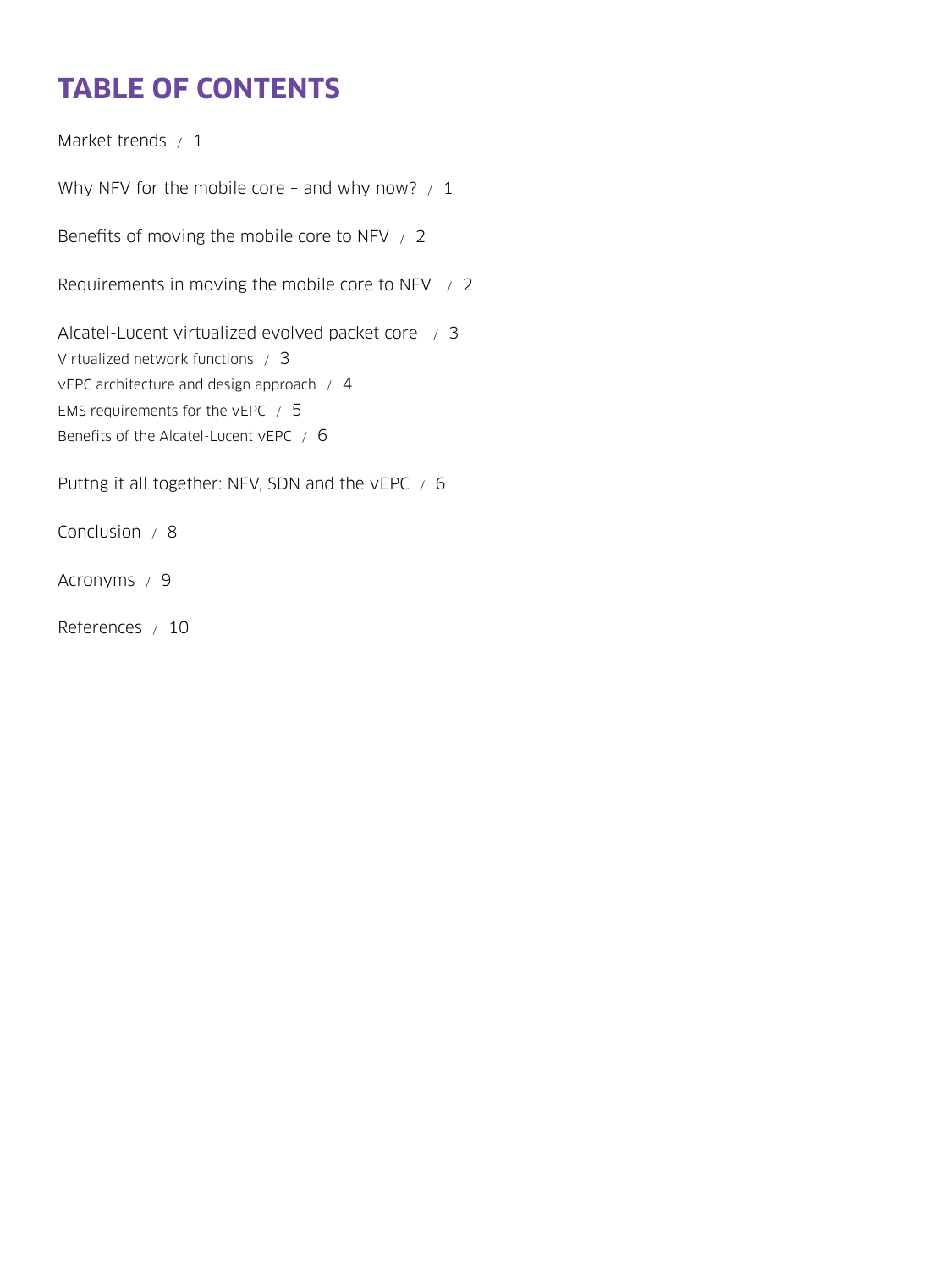### <span id="page-2-0"></span>**Market trends**

The journey to packet core virtualization in mobile networks has begun. Mobile network operators (MNOs) are evolving their voice and data networks to Network Functions Virtualization (NFV) and software-defined networking (SDN) in an effort to become more competitive by:

- Reducing the cost and improving the operational efficiencies of delivering services
- Becoming more agile and faster in delivering new services
- Increasing the return on investment (ROI) from their 2G/3G/LTE assets

This movement has led to the formation of an ETSI Interest Study Group, Network Functions Virtualization<sup>1</sup>, to bring cloud computing networking technology and innovation into wireline and wireless networks.

By moving the functions of the network from dedicated, proprietary hardware platforms to high-volume, general-purpose computing platforms and open-source software, MNOs they can reduce network costs while improving the speed to market for updates and changes to the network. At the same time, they can increase innovation and create new services through a more open ecosystem.

MNOs are evaluating NFV, with IP Multimedia Subsystem (IMS) and Evolved Packet Core (EPC) as the first applications they are trialing and planning to commercialize. And Alcatel-Lucent is working with many MNOs to understand their network virtualization requirements, cloud evolution plans and the underlying economic drivers for this change. This collaboration has also led to the co-development of several packet core evolution options to a virtualized EPC (vEPC) that enable MNOs to reach their business goals while continuing to support their existing wireless network infrastructure.

To succeed in this significant network transformation, MNOs need to partner with vendors that have broad experience in mobile packet core, carrier cloud/NFV and SDN. As a market leader in long rerm evolution (LTE) EPC, NFV and SDN, Alcatel-Lucent understands what it takes to transform the core network to a vEPC.

### **Why NFV for the mobile core – and why now?**

With increasing consumption of rich multimedia services, the need to develop an engaging customer experience, and the emergence of new services such as voice over LTE (VoLTE) and M2M, MNOs are seeking new solutions to address the ongoing business goals of:

- More efficiently handling unpredictable demand at as low a cost as possible without sacrificing customer experience
- • Creating a network that supports affordable and fast service innovation and expansion
- Lowering the business/ROI hurdle for supporting existing services while introducing new ones

These goals led to the examination of different technologies that could better address the dynamic and unpredictable nature of delivering mobile broadband services for consumers and businesses. The cloud computing and services industry was a logical choice to see if MNO business goals could be better served by using this technology.

1 European Telecommunication Standards Institute, ETSI GS NFV 010 v0.1.5 (2013-07): *Network Functions Virtualisation. End-to-End Architecture.* July 2013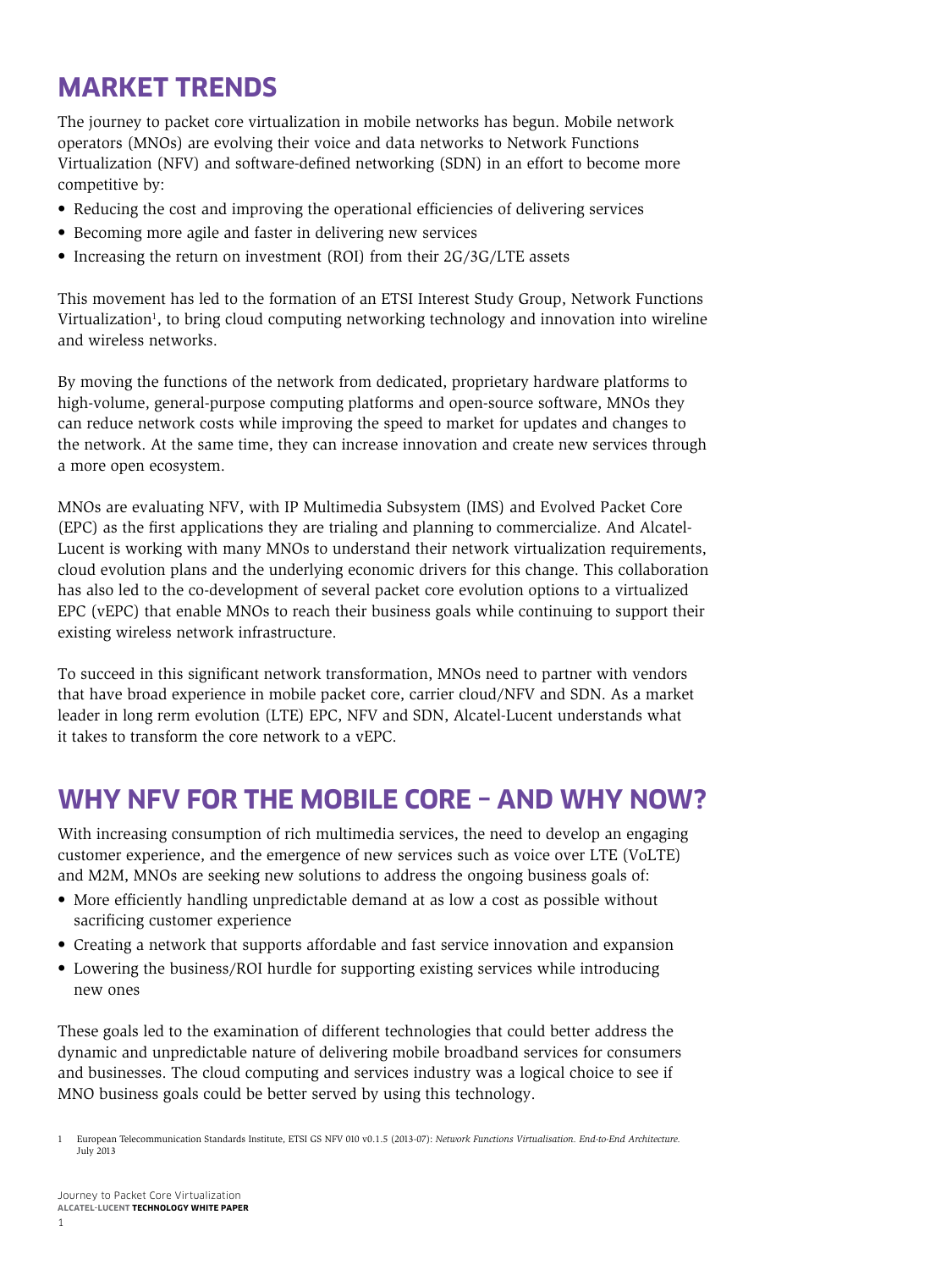## <span id="page-3-0"></span>**Benefits of moving the mobile core to NFV**

The benefits of NFV to MNOs as outlined in the ETSI NFV white paper<sup>2</sup> are well documented and generally accepted. However, the benefits identified will vary depending on which network functions are being virtualized.

For the mobile core, the expected benefits of virtualization are:

- • Improved operational efficiency: A vEPC running on a standard NFV infrastructure will deliver some operational efficiencies through reduced network costs and simplified operations. But the real operational efficiency gains will come in the automation of the vEPC with cloud orchestration and SDN.
- • Optimized network configuration and/or topology through performance monitoring: The monitoring of the vEPC network function thresholds by the element management system (EMS) and the cloud orchestration management system will provide the MNO with synthesized data to quickly optimize the network configuration and topology through templates and recipes in a few simple steps. Automated virtual machine (VM) connectivity and optimization will be provided through an SDN employing policybased routing.
- • Support for multi-tenancy: Multiple vEPC network functions can be configured on the same NFV infrastructure. This functionality also provides MNOs with the flexibility to more closely match core capacity with service demands.
- Faster time-to-market for new services: Cloud automation in a vEPC will speed delivery of new services. With a broader ecosystem and the ability to expose the network resources, MNOs will be able to offer more services, faster.
- Targeted service introduction based on geography or customer location: The targeted service introduction can scale quickly to meet a spike in demand. With automation, the vEPC can quickly scale up or down to meet service demands.

### **Requirements in moving the mobile core to NFV**

While cloud computing and SDN are not new technologies, the concepts of NFV, cloud architectures and SDN in a mobile network are relatively new. In transforming the existing packet core to a vEPC there will be a number of technical requirements to meet.

Alcatel-Lucent's discussions with MNOs have identified some of the key requirements in making this network transformation to NFV:

- Meet or exceed today's stringent requirements for mobile broadband service availability and real-time performance while operating transparently across a mix of traditional and cloud-based mobile infrastructure that will remain in place for a long time
- • Operate in an open environment, leveraging industry-standard APIs to interact with independent compute, storage and networking hardware, hypervisors and cloud orchestration systems
- Deliver on the promise of event-driven, flexible service/capacity instantiation and scaling
- Provide clear linkage and visibility into the operational domain to monitor, maintain and evolve mobile network infrastructure

2 European Telecommunication Standards Institute, Network Functions Virtualization – Update White Paper Issue 1. October 2013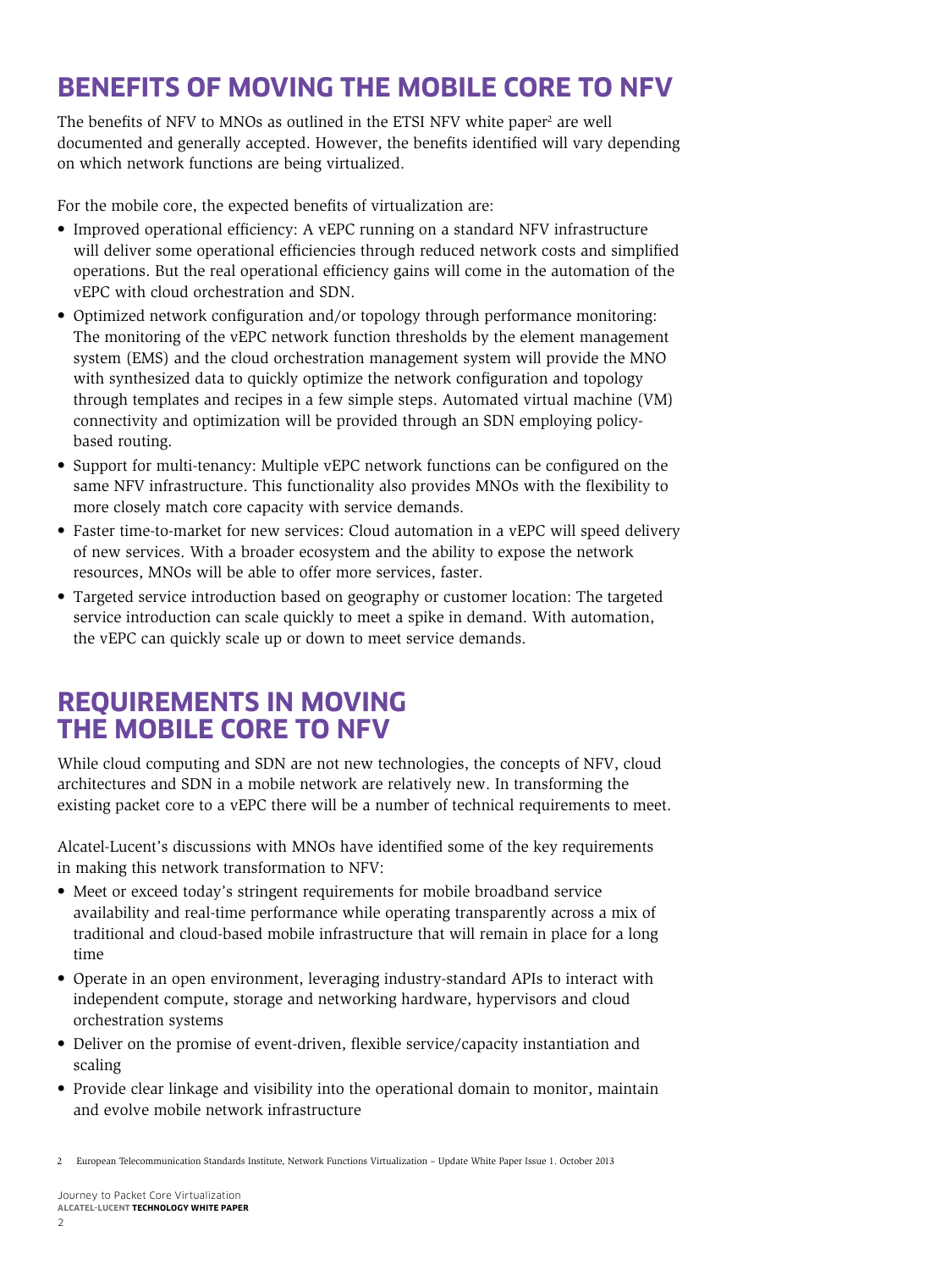### <span id="page-4-0"></span>**Alcatel-Lucent virtualized evolved packet core**

The Alcatel-Lucent virtualized Evolved Packet Core (vEPC) is a set of software products and licenses that virtualizes all of the network functions of the mobile packet core, as described in the following sections.

The vEPC is a new deployment option that is offered for the Alcatel-Lucent IP Mobile Core solution. It uses the same field-proven application software from each of the products in the solution and, identical to the IP Mobile Core, it supports converged 2G/3G/LTE and Wi-Fi® networks. This functionality gives MNOs the ability to seamlessly interoperate the IP Mobile Core vEPC and the physical packet core network functions. The Alcatel-Lucent vEPC will operate on any industry-standard, open NFV infrastructure, as shown in Figure 1.

For more information on Alcatel-Lucent's IP Mobile Core go to: [Alcatel-Lucent](http://www.alcatel-lucent.com/solutions/wireless-packet-core)  [IP Mobile Core](http://www.alcatel-lucent.com/solutions/wireless-packet-core).

#### Figure 1. Components of the Alcatel-Lucent vEPC offer



### **Virtualized network functions**

#### Packet processing and service delivery

The Alcatel-Lucent 7750 Service Router as a Mobile Gateway provides virtualized LTE Serving Gateway (vSGW), virtualized Packet Data Network Gateway (vPGW) and virtualized Gateway GPRS Support Node (vGGSN) network functions. It is based on the industry-leading 7750 SR and its subscriber-, service- and application-aware IP and mobile gateway Service Router Operating System (SR-OS).

#### Signaling and mobility management

The Alcatel-Lucent 9471 Wireless Mobility Manager (WMM) software is field-proven and design-optimized to support the increasing signaling loads on the packet core. It supports the virtualized Mobility Management Entity (vMME) and virtualized Serving GPRS Support Node (vSGSN) functions.

#### Policy and charging

The Alcatel-Lucent 5780 Dynamic Services Controller (DSC) is a multifunctional, software product that includes the Policy and Charging Rules Function (PCRF), the Diameter Control Point (DCP), the Access Network Discovery Selection Function (ANDSF) and the Smart Plan Builder. 5780 DSC virtualizes these functions, including the Policy Charging and Rules Function (vPCRF).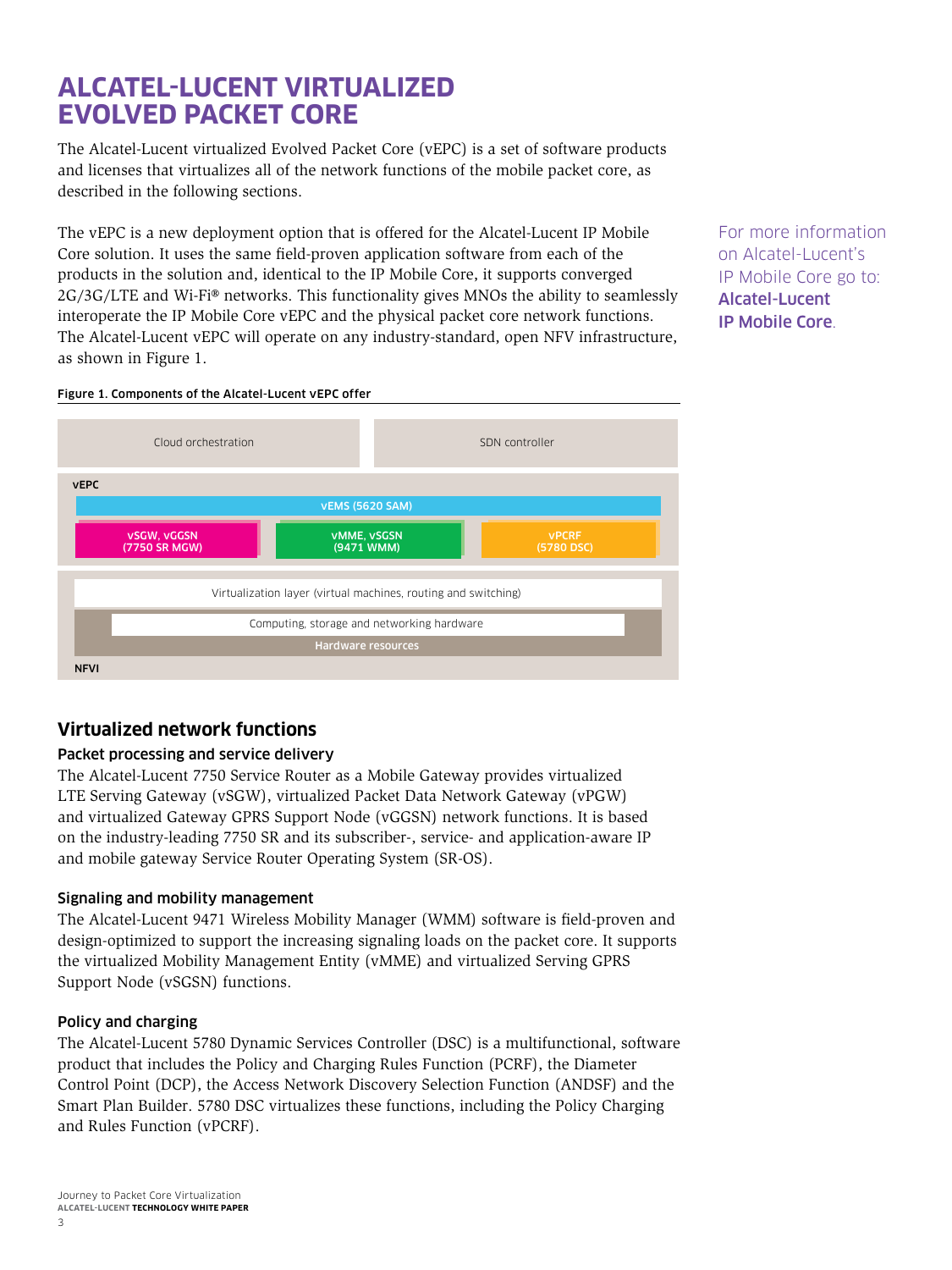#### <span id="page-5-0"></span>Element and network management

The Alcatel-Lucent 5620 Service Aware Manager (SAM) is an integrated element/network management system that provides service-level visibility, simplified operations and enhanced IP troubleshooting capabilities across the entire wireless network, including the packet core, mobile backhaul and LTE Radio Access Network (RAN). The 5620 SAM itself can be virtualized (vEMS) and provides a common interface to manage both virtualized and physical network functions.

#### **vEPC architecture and design approach**

Alcatel-Lucent expects that most MNOs will evolve to a fully virtualized packet core network. In the interim, there will be packet core networks with a mix of virtualized and physical network functions that must interoperate seamlessly with the existing RAN, other packet data and mobile networks and existing Operations Support Systems/ Business Support Systems (OSSs/BSSs).

The Alcatel-Lucent vEPC architecture and design approach supports this situation while ensuring:

- The vEPC network functions have a cloud-optimized architecture that takes full advantage of NFV/SDN architectures
- Scalability, to provide maximum operator flexibility in deploying vEPC functions in large or small increments wherever and whenever they are needed
- • Capacity support for mobile broadband services with the same level of performance to meet end-user experience expectations
- Network availability and reliability that is as good or better than that provided by the existing packet core, thanks to new protection schemes
- • Common operations management of the network functions across the virtualized and physical EPC

#### Cloud-optimized architecture

In the virtualized architecture of the Alcatel-Lucent vEPC, the product functions of the IP Mobile Core are decomposed into virtualized sub-functions that are hosted on individual virtual machines. Different VM types are defined to perform different virtual sub-function tasks.

All of the virtualized functions in the vEPC use the same field-proven application software that's in the IP Mobile Core products. This ensures uniformity and consistency between the virtualized and non-virtualized mobile core functions and operations.

By also supporting open interfaces and being NFV hardware platform-agnostic, the vEPC provides multi-tenancy flexibility where multiple network functions can be configured to operate on the same infrastructure.

#### **Scalability**

Providing elastic scaling is at the heart of the vEPC network functions. The vEPC can scale the subscriber context and control plane processing states of the vMME/vSGSN, the bearer management/PDP context and data plane states of the vSGW, vPGW/vGGSN, and the bearer and subscriber policies of the vPCRF.

Being able to horizontally scale beyond the physical limits of the dedicated hardware platforms is one of the key attributes of the vEPC architecture. Flexible scaling can be configured in small or large increments to align with the granularity and precision that the MNO needs to tune their service processing requirements.

Journey to Packet Core Virtualization **Alcatel-Lucent Technology White paper**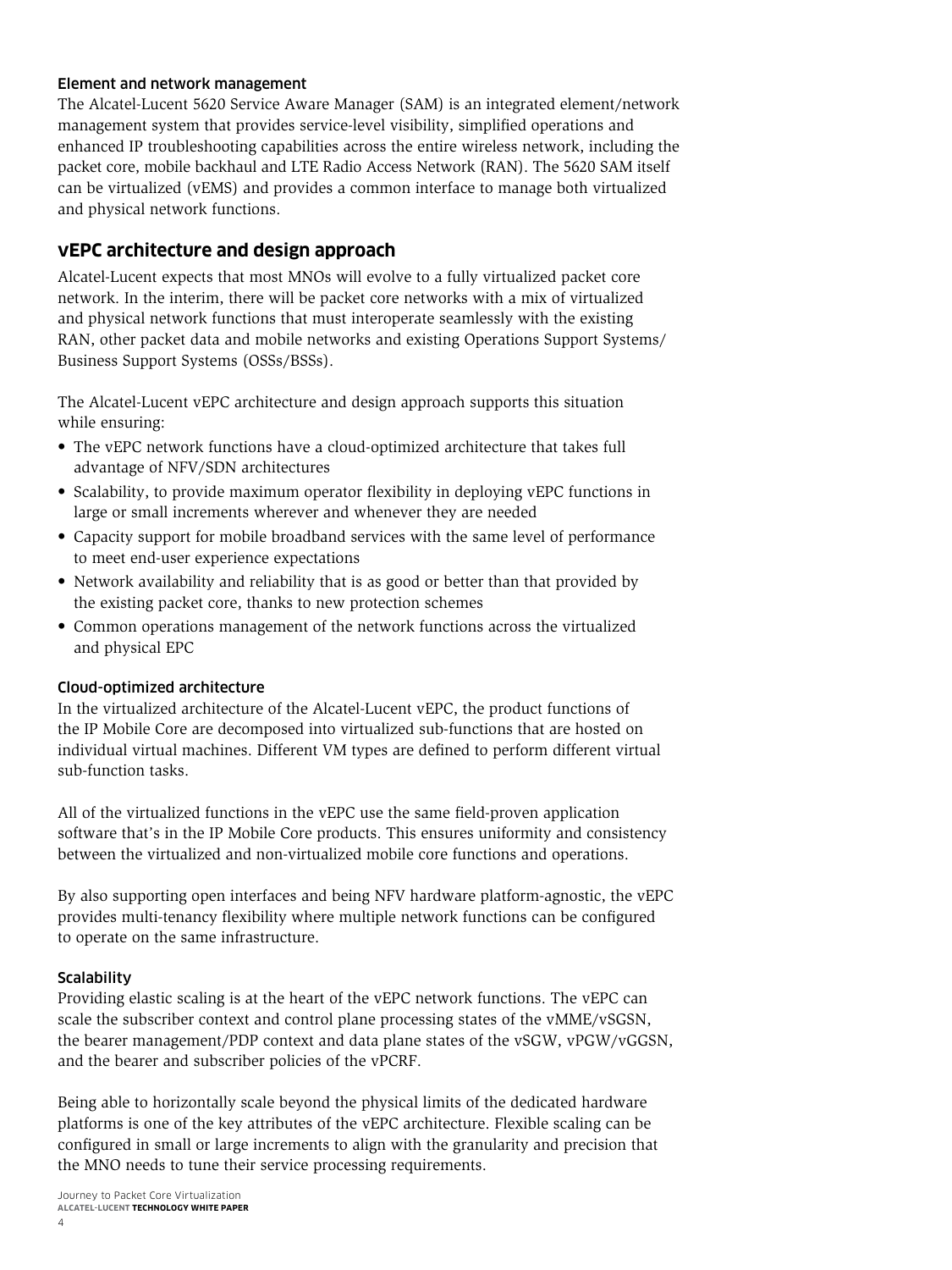<span id="page-6-0"></span>Additional VM CPU resources can be dynamically added to meet increasing subscriber demands when utilization thresholds are reached. Load balancing and distribution functions among a group of VMs ensure that no one VM gets overloaded.

#### **Performance**

High-capacity and high-performance packet processing are key packet core requirements, and the Alcatel-Lucent vEPC delivers on both. The packet processing and forwarding functions are optimized within the vEPC architecture.

These functions can also be scaled to match the subscriber context, the number of bearer management VMs on the user side as well as the throughput capacity requirement from the network. Using the Intel® Data Plane Development Kit (DPDK) for these I/O and packet forwarding functions, a "fast path" is created between the VM and the physical network interface card (NIC) that improves the data path processing performance. Single Root I/O Virtualization (SR-IOV) is also used in conjunction with DPDK to provide NIC-to-VM direct connectivity, bypassing the hypervisor and improving packet forwarding performance.

#### Availability and reliability

High availability and reliability of the packet core are critical. In the Alcatel-Lucent vEPC, all the virtual network functions are configured in a fully redundant protection scheme. As a result, the baseline reliability and high availability of the virtualized functions is the same as on the physical products, with no single point of failure.

#### Operations management

A centralized VM provides system management, monitoring and reporting of the signaling and control functions. This VM also provides a single interface to the virtual function EMS, the cloud orchestration system and any OSSs/BSSs.

### **EMS requirements for the vEPC**

The EMS of the vEPC will be required to manage the virtualized network functions and also to coordinate the management of these functions between the underlying NFV infrastructure VMs and the cloud management system. This introduces additional operational complexity and drives additional requirements:

- To optimize network efficiency for the vEPC, MNOs are faced with the challenge of adjusting network management systems, workflows and processes to most efficiently manage this hybrid network.
- • To optimize operations, MNOs will require a unified, end-to-end view across multitechnology layers, including virtualized functions. They will need the flexibility to logically divide and control workflows between virtual and non-virtual network domains and to be able to manage and monitor both technologies seamlessly from a unified perspective.
- The EMS for the vEPC together with the cloud management system must provide fault correlation and root-cause analysis with service impact notifications across the application and virtual infrastructure layers. This capability will allow for quick troubleshooting and restoration of services in case of application or infrastructure faults.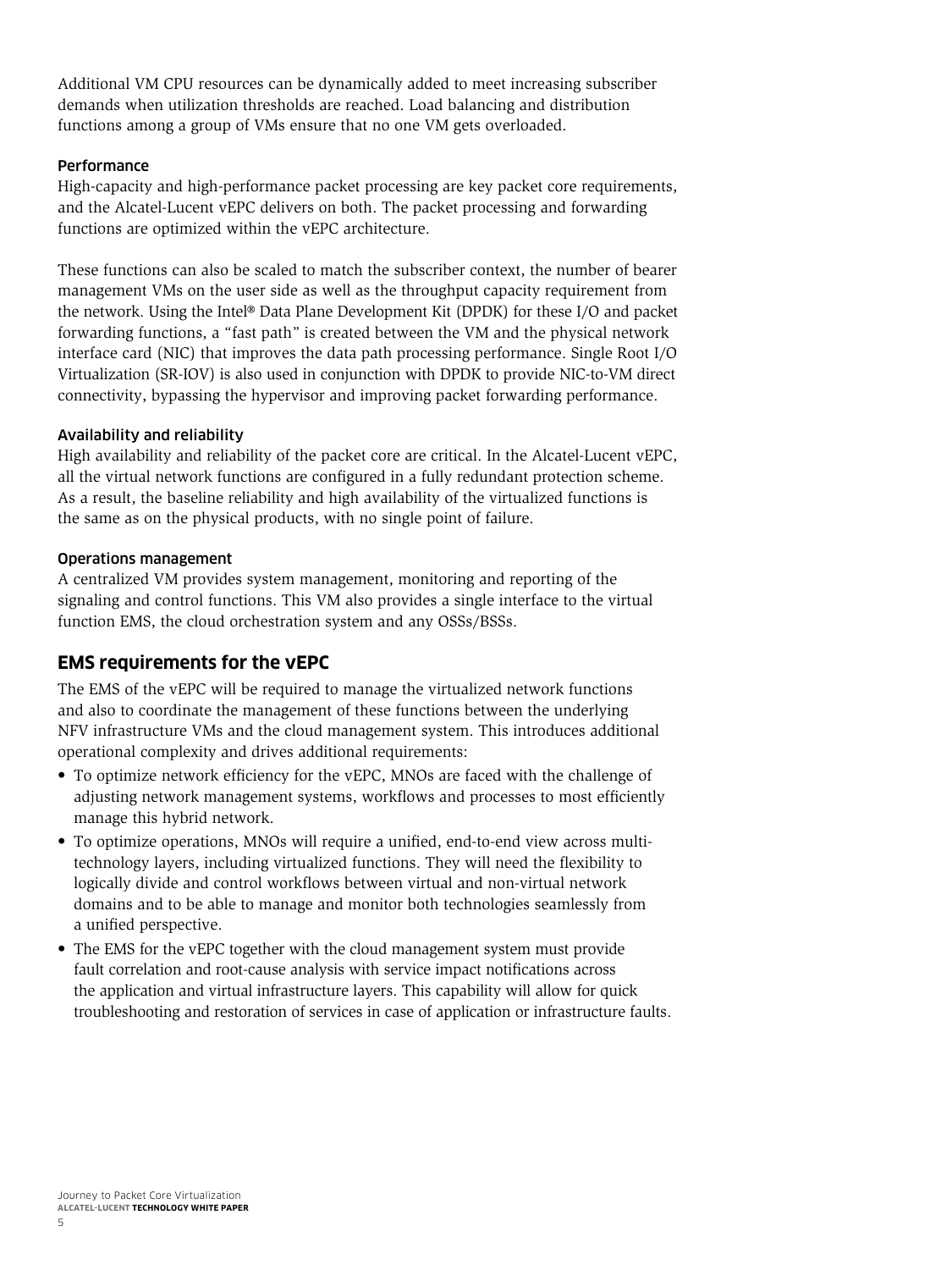### <span id="page-7-0"></span>**Benefits of the Alcatel-Lucent vEPC**

MNOs will see benefits from the use of the IP Mobile Core product software as the foundation of the vEPC core network functions as well as the new features and capabilities afforded by NFV and SDN in the vEPC software design. The benefits of each are as follows.

#### IP Mobile Core software

Alcatel-Lucent is an industry leader in wireless technology and in the packet core, with over 70 packet core customer networks, including over 40 EPC deployments. Alcatel-Lucent continues to make a significant investment in engineering resources toward the development of its IP Mobile Core software.

This software is designed and optimized to support the unique requirements of the data, signaling and control planes. It is deployed in some of the world's largest mobile networks, including Verizon Wireless®, AT&T, Sprint and China Mobile.

This field-proven software contains an extensive list of advanced features that reduce network signaling, enhance reliability and provide agile policy rules and integrated mobile gateway capabilities to enable new and enhanced services.

#### IP Mobile Core vEPC software

The vEPC software is multivendor and open to run on any NFV infrastructure and leverage any cloud orchestration system and SDN offering. It gives MNOs the maximum level of freedom to select the best-of-breed component for each part of their NFV cloud architecture. All the EPC network functions are virtualized and because the software is based on the IP Mobile Core software, it is fully feature transparent for seamless operations across hybrid core networks, both virtualized and dedicated hardware-based.

The vEPC network functions take full advantage of the flexibility and capabilities of the cloud network, including new cloud optimizing capabilities to provide increased scaling and packet processing, new protection schemes to deliver redundancy and resiliency, and the ability to quickly turn up new vEPC network functions using cloud automation.

### **Puttng it all together: NFV, SDN and the vEPC**

Alcatel-Lucent recognizes that solving the challenges of transitioning mobile networking to the cloud goes beyond just delivering virtualized mobile network functions. The underlying platform for NFV must also evolve to support the stringent requirements of telecom network functions while providing automation and agility. With this in mind, Alcatel-Lucent is developing solutions across every facet of the NFV environment. In addition to our mobile virtual network functions application software, our NFV portfolio includes NFV management and orchestration; NFV infrastructure with integrated compute, storage, and networking; and SDN.

With exposure to the advantages and challenges in each area, Alcatel-Lucent can bring unique insight into the development of each element. Alcatel-Lucent offers a fully pre-integrated NFV/SDN solution that can speed time to market, and each of the NFV elements is built to operate in an open, multivendor cloud environment (see Figure 2).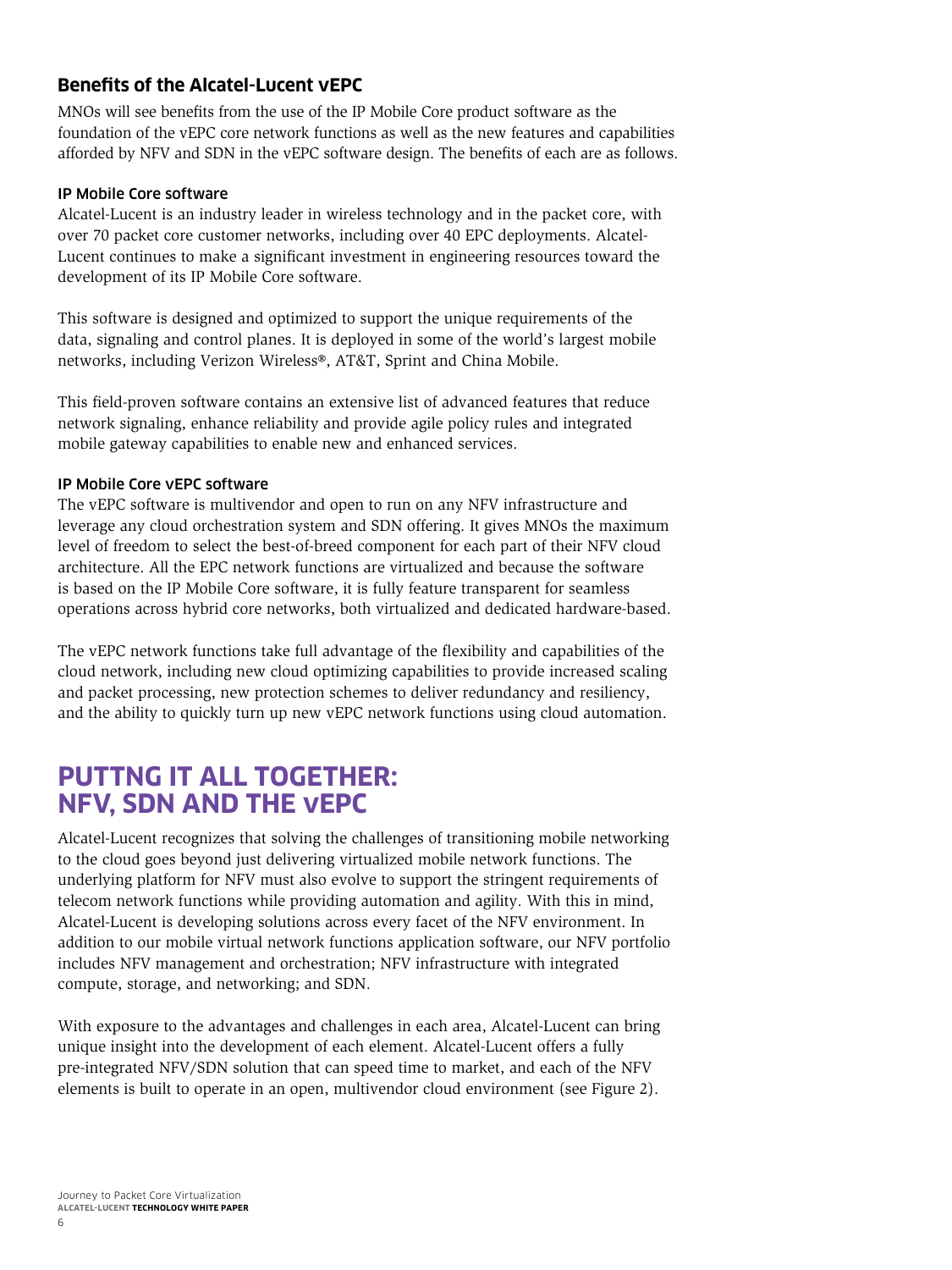#### Figure 2. Alcatel-Lucent open collaboration and partnerships



As shown in Figure 2, there are four elements to this solution:

- CloudBand Management System
- CloudBand Node (NFV hardware platform)
- • Nuage Networks (for SDN)
- • EPC Virtualized Network Functions (vEPC)

Alcatel-Lucent CloudBand is an open, multivendor platform that includes CloudBand Node as the NFV infrastructure and CloudBand Management System as the cloud orchestration management system to optimize and automate virtual machines running vEPC.

Alcatel-Lucent offers an SDN solution through its Nuage Networks' venture, which delivers an innovative Virtualized Services Platform software suite to optimize and automate the consumption of data center networking and transport infrastructure resources.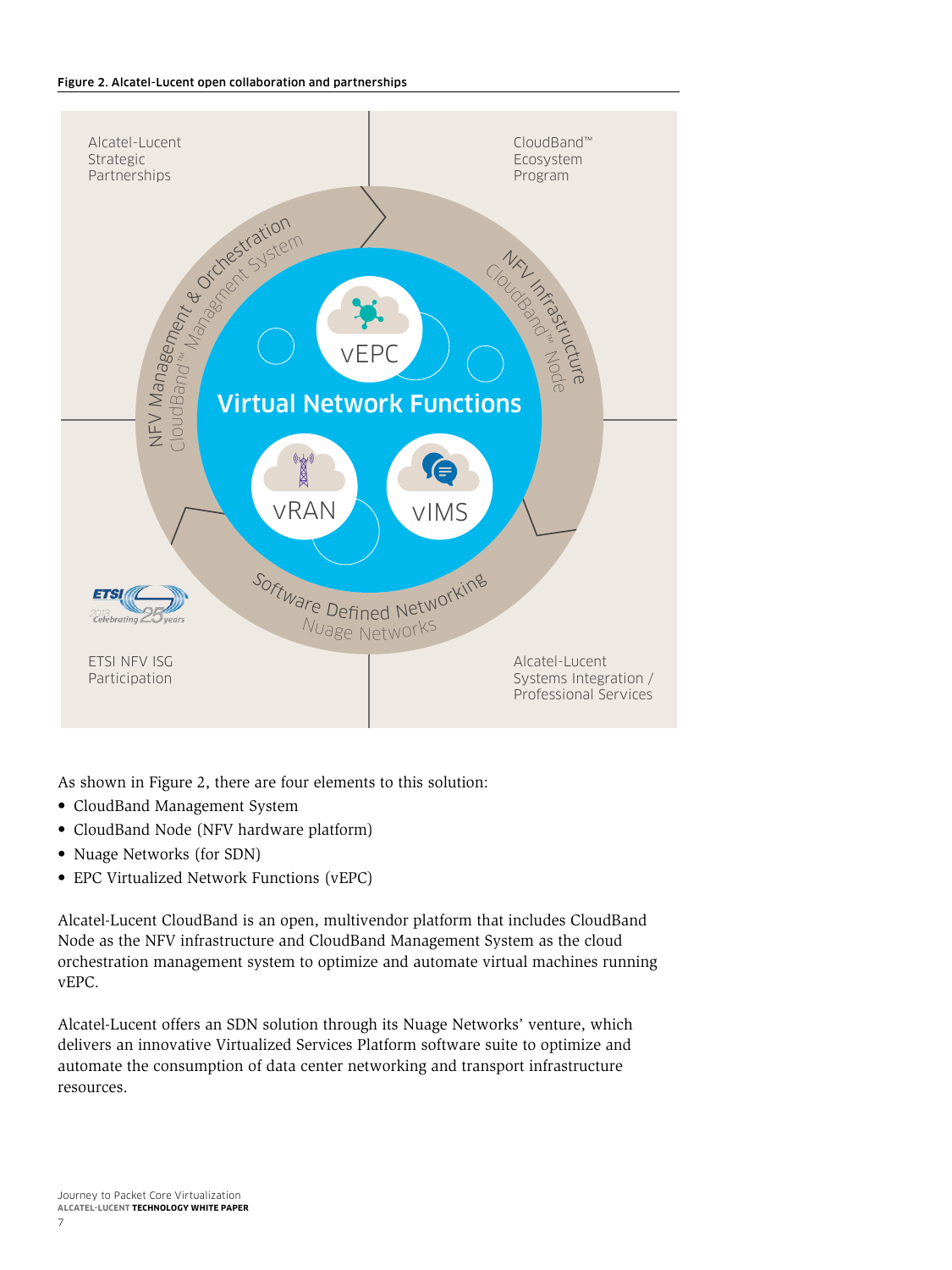## <span id="page-9-0"></span>**Conclusion**

As an industry we have begun the journey toward the virtualization of key telecommunications networking functions. The EPC will be one of the first parts of the mobile network to be virtualized, and Alcatel-Lucent is ready to support this transformation with a complete vEPC offer that virtualizes all of the core network functions into a set of software products and licenses.

The vEPC uses as its base the product software of its industry-leading and field-proven IP Mobile Core but also takes full advantage of NFV and SDN in its design approach and architecture. Specifically, the Alcatel-Lucent vEPC addresses the following key requirements of MNOs in its software design:

- Cloud-optimized architecture: The vEPC is multivendor and open and runs on any industry-standard NFV infrastructure.
- Flexible scaling: The vEPC can be configured to support multi-tenancy and can scale horizontally to meet the unpredictable variability in service demands.
- • Assured high performance: With its field-proven software, the vEPC delivers the consistent and predictable high performance that is needed in the core network. It also takes advantage, in its virtualized design, of the latest in general-purpose computing advanced packet processing techniques.
- High reliability: The vEPC continues to provide high availability and also supports new protection schemes.
- • Operations management: The vEPC provides a common EMS to manage the vEPC and the existing IP Mobile Core.

The transformation to a vEPC will be a significant change in how the MNO operates the network. To succeed in this transformation, MNOs need to partner with vendors that have broad experience in LTE EPC, carrier cloud/NFV and SDN. Alcatel-Lucent has the field experience, knowledge and a full range of products and solutions to make this transformation as smooth as possible.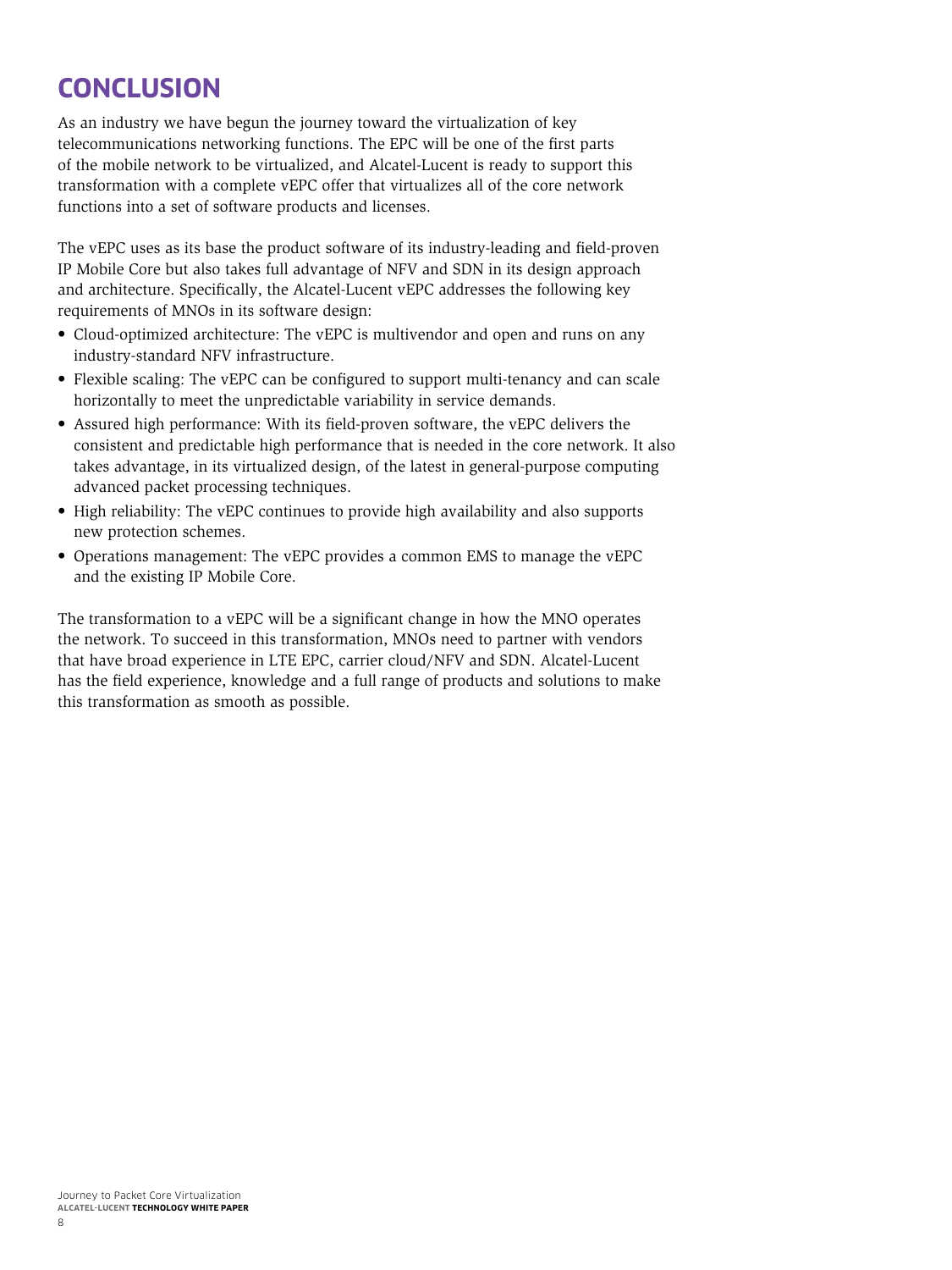## <span id="page-10-0"></span>**Acronyms**

| 5620 SAM         | Alcatel-Lucent 5620 Service Aware Manager              | <b>PCRF</b>  | Policy and Charging Rules Function             |
|------------------|--------------------------------------------------------|--------------|------------------------------------------------|
| 5780 DSC         | Alcatel-Lucent 5780 Dynamic Services Controller        | <b>PDN</b>   | packet data network                            |
| 7750 SR          | Alcatel-Lucent 7750 Service Router                     | <b>PDP</b>   | Packet Data Protocol                           |
| 9471 WMM         | Alcatel-Lucent 9471 Wireless Mobility Manager          | PGW          | PDN Gateway                                    |
| 2G, 3G, 4G       | Second Generation, Third Generation, Fourth Generation | <b>PLMN</b>  | Public Land Mobile Network                     |
| ANDSF            | Access Network Discovery and Selection Function        | RAN          | Radio Access Network                           |
| API              | application programming interface                      | ROI          | return on investment                           |
| <b>BSS</b>       | <b>Business Support System</b>                         | <b>SDN</b>   | software-defined networking                    |
| CAPEX            | capital expenditures                                   | SGSN         | Serving GPRS Support Node                      |
| CPU              | central processing unit                                | SGW          | Serving Gateway                                |
| <b>DCP</b>       | Diameter Control Point                                 | <b>SLA</b>   | Service Level Agreement                        |
| <b>DPDK</b>      | Intel Data Plane Development Kit                       | SR-IOV       | Single Root I/O Virtualization                 |
| <b>DRA</b>       | Diameter Routing Agent                                 | SR OS        | Alcatel-Lucent Service Router Operating System |
| <b>EMS</b>       | element management system                              | <b>VDRA</b>  | virtualized DRA                                |
| <b>EPC</b>       | Alcatel-Lucent Evolved Packet Core                     | vEMS         | virtualized EMS                                |
| <b>ETSI</b>      | European Telecommunication Standards Institute         | <b>VEPC</b>  | Alcatel-Lucent Virtualized EPC                 |
| GGSN             | Gateway GPRS Support Node                              | <b>VGGSN</b> | virtualized GGSN                               |
| <b>GPRS</b>      | General Packet Radio Service                           | <b>VHSS</b>  | virtualized HSS                                |
| <b>HSS</b>       | Home Subscriber Server                                 | <b>VIMS</b>  | virtualized IMS                                |
| I/O              | input/output                                           | <b>VM</b>    | virtual machine                                |
| <b>IMS</b>       | IP Multimedia Subsystem                                | <b>VMME</b>  | virtualized MME                                |
| IP               | Internet Protocol                                      | <b>VNF</b>   | virtualized network function                   |
| <b>IPsec</b>     | IP Security protocol suite                             | VoLTE        | Voice over LTE                                 |
| LAN              | local area network                                     | <b>VPCRF</b> | virtualized PCRF                               |
| <b>LTE</b>       | long term evolution                                    | vPGW         | virtualized PGW                                |
| M <sub>2</sub> M | machine-to-machine                                     | vRAN         | virtualized RAN                                |
| <b>MME</b>       | Mobility Management Entity                             | <b>VSGSN</b> | virtualized SGSN                               |
| MNO              | mobile network operator                                | vSGW         | virtualized SGW                                |
| <b>MPLS</b>      | Multiprotocol Label Switching                          | Wi-Fi        | Wireless Fidelity                              |
| <b>NFV</b>       | Network Functions Virtualization                       | <b>WLAN</b>  | wireless LAN                                   |
| <b>NFVI</b>      | NFV Infrastructure                                     |              |                                                |
| <b>NIC</b>       | network interface card                                 |              |                                                |

- OAM operations, administration and maintenance
- OPEX operating expenditures
- OS Operating System
- OSS Operations Support System